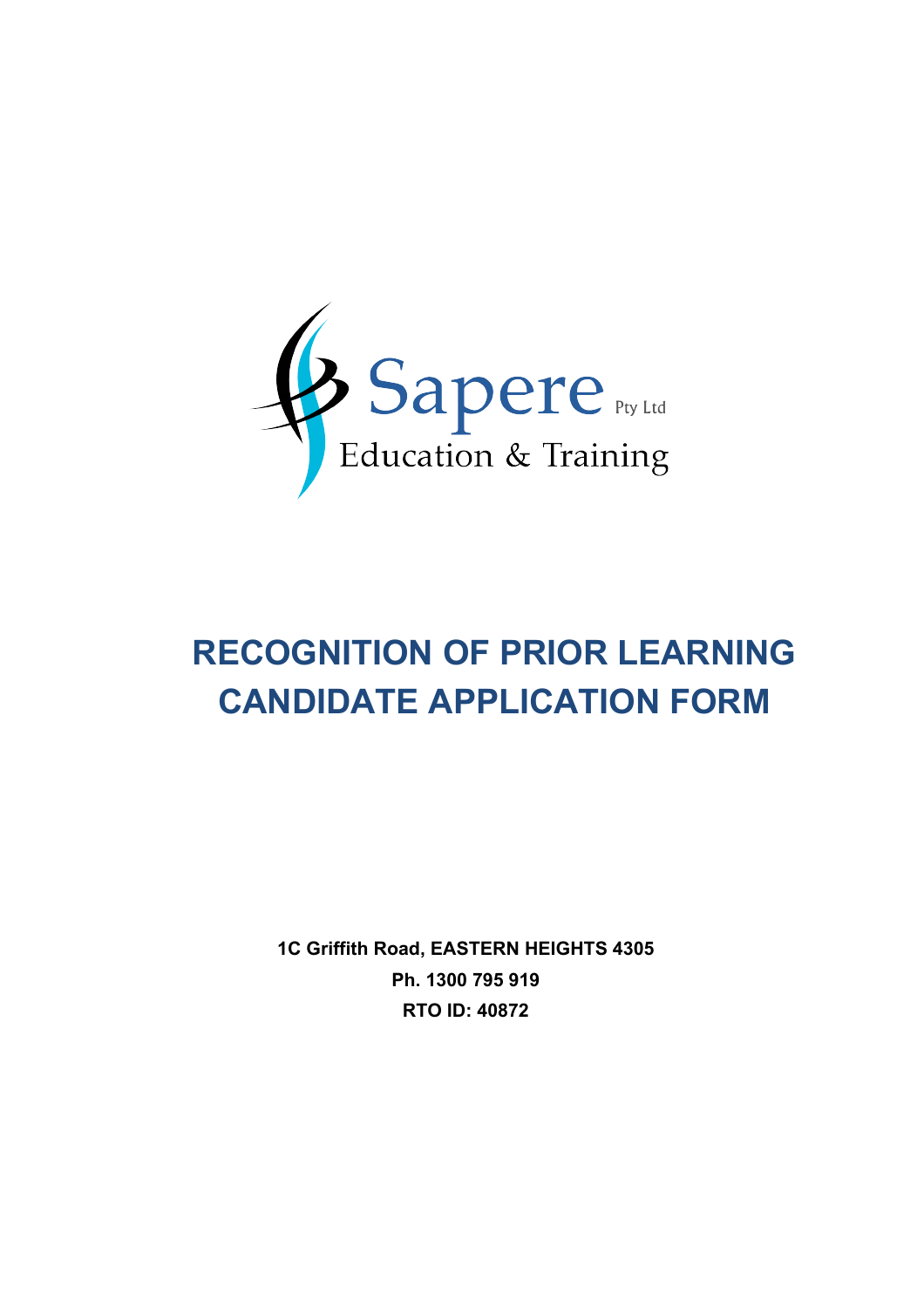### **Contents**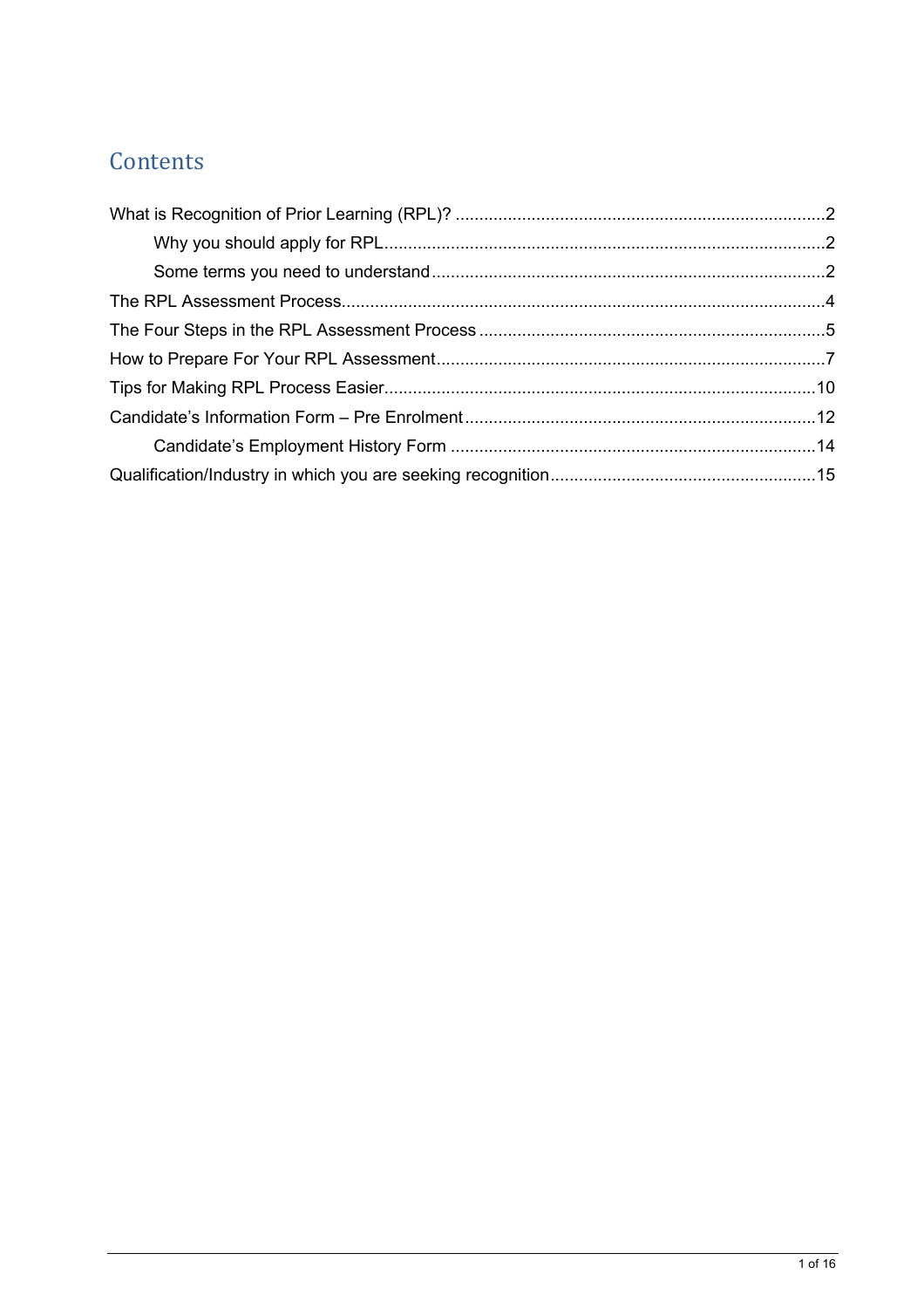# **What is Recognition of Prior Learning (RPL)?**

RPL is the acknowledgment of skills and knowledge obtained through learning achieved outside the formal education and training system and includes work and life experience including paid and volunteer work and skills attained through leisure pursuits such as musical, mechanical or linguistic abilities.

RPL recognises any prior knowledge and experience and measures it against the qualification in which students are enrolled. The individual may not need to complete all of a training program if he or she already possesses some of the competencies taught in the program.

#### **Why you should apply for RPL**

If you apply for RPL and your application is successful you could:

- reduce or eliminate the need for any training in skills and knowledge you already have
- save time by not needing to attend any or a reduced number of classes and completing unnecessary work
- save money because you will not have to buy textbooks and other learning material
- complete your qualification in a shorter time
- advance to a higher level qualification in a shorter time if desired.
- •

#### **Some terms you need to understand**

It is important that you understand the following terms to assist you with your RPL application.

Competence is the demonstration of skills and knowledge that you have gained through life and work experiences as well as any training that you have successfully completed that can be matched against a set of industry performance standards referred to as **units of competency**. These units are grouped together to form a specific industry qualification, within the Australian Quality Training Framework (AQTF).

Each unit of competency is divided into elements (a set of activities that lead to an overall achievement or demonstration of competence). Each of these elements is further broken down into a set of performance criteria which give a more detailed description of the skills and knowledge you need to be able to demonstrate.

Matching your evidence against each of the elements/performance criteria will help you to reach your qualification more quickly.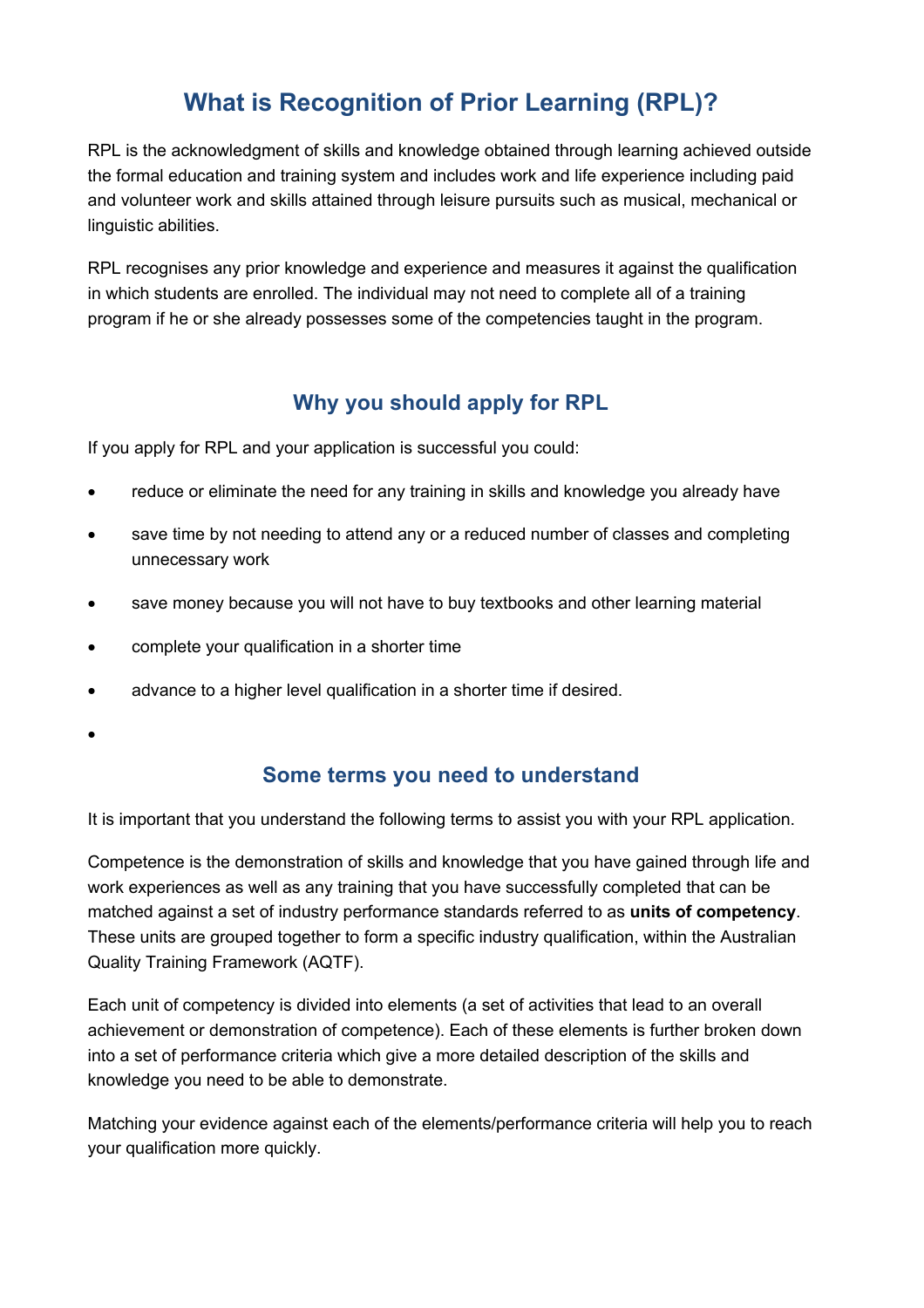**Interview Question Bank and Recording Sheets:** The interview question bank is the second stage of the process, in which the Assessor and the candidate confirm the knowledge by discussing a series of questions. Each of these questions includes a series of **Key Points** which may assist the Assessor in guiding the discussions.

**Practical Tasks and Observation Recording Sheets:** These tools are designed to guide the Assessor and candidate through a workplace observation, proving the candidate's ability to conduct the specific tasks and skills required for recognition of competency in the particular area.

**Candidate's Information and Self-Evaluation Forms:** This document is for the candidate to assess their suitability for RPL process, by asking them to consider each of the points and assessing their ability against the task. It has been broken into smaller skill groups, clustering like activities together to enable ease of completion. It is then reinforced by the candidate's supervisor's comments, both against tasks and as a summary for each group. This serves as third party validation of the candidate's claims.

**Third Party Report and Supporting Documentation:** The third party verification report is provided for referees, for example the supervisor, to confirm the candidate's skills and experience in the qualification/occupation. This is particularly useful in addressing Employability Skill requirements. It is important to note that third party reports are not always available and that Assessors are recommended to use their professional judgement to determine if this is a requirement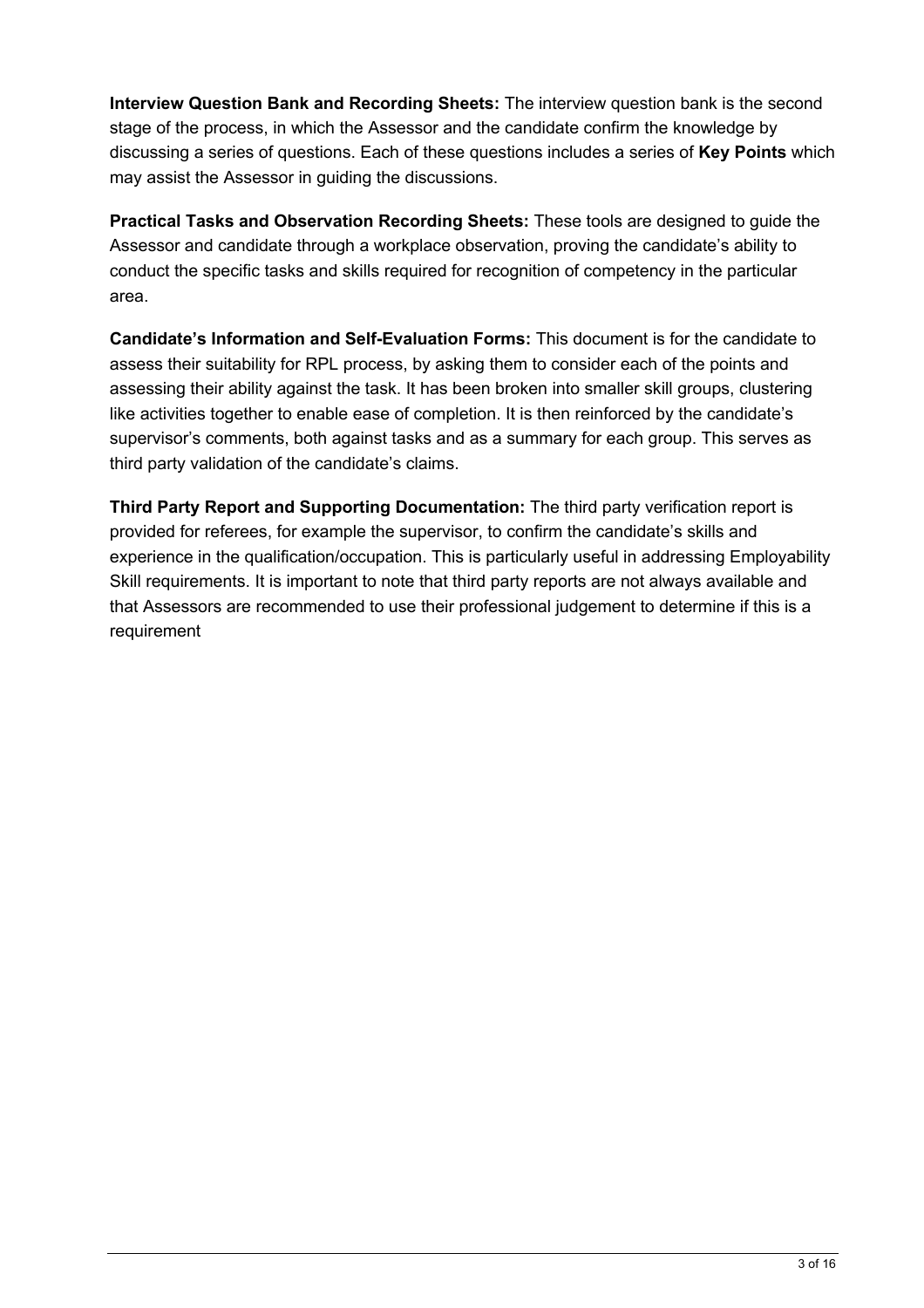# **The RPL Assessment Process**

| Initial Application          | Candidate makes enquiry                                                              |
|------------------------------|--------------------------------------------------------------------------------------|
|                              | Assessor discuses RPL process with Candidate                                         |
|                              | Candidate makes initial application                                                  |
| Initial interview            | <b>Meeting with Assessor</b>                                                         |
|                              | Candidate completes self-evaluation form                                             |
|                              | <b>Candidate identifies Referees</b>                                                 |
|                              | Assessor discusses sufficiency and validity of information and                       |
|                              | advises whether or not candidate can proceed, gap training may                       |
|                              | be required                                                                          |
| Enrolment                    | Student receives part B of RPL toolkit                                               |
| <b>Evidence Gathering</b>    | Referees contacted and advised about collection of evidence                          |
|                              |                                                                                      |
|                              | Assessor advises students about interview, practical                                 |
|                              | demonstration and collection of third party evidence                                 |
|                              | Assessor reviews all aspects of evidence collected and advises<br>student of outcome |
| <b>Review and Validation</b> | A secondary assessor reviews all evidence presented and                              |
|                              | validated evidence collected                                                         |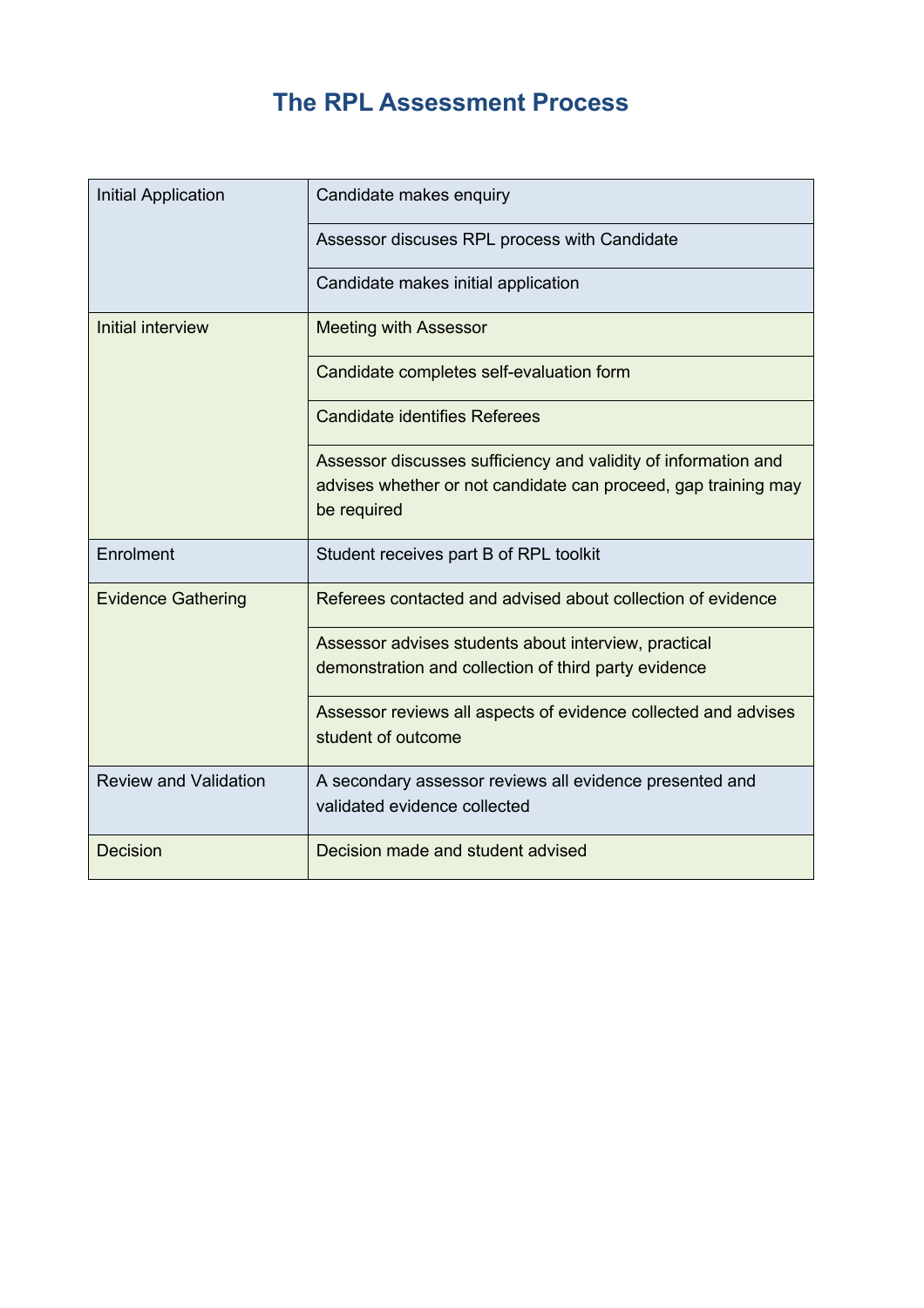# **The Four Steps in the RPL Assessment Process**

Once your training organisation has provided you with the information you need to apply for RPL, you need to follow these four steps in order to complete the process.

| Step $1 -$<br><b>Self-Evaluation</b>  | Before you decide to apply for RPL you need to assess your current<br>competence for one or several units of competency.<br>Complete the candidate information form provided with as much<br>$\bullet$<br>information of your previous work experience as you can.<br>The information you provide will allow for an initial review of your<br>experience and a check to see whether you may be able to<br>demonstrate the required skills and knowledge for the qualification or<br>unit(s) for which you are applying for RPL. Please discuss any<br>questions you may have at this stage with the appointed RPL<br>Assessor.<br>Note: It is possible to gain RPL for an entire qualification. |
|---------------------------------------|-------------------------------------------------------------------------------------------------------------------------------------------------------------------------------------------------------------------------------------------------------------------------------------------------------------------------------------------------------------------------------------------------------------------------------------------------------------------------------------------------------------------------------------------------------------------------------------------------------------------------------------------------------------------------------------------------|
| Step 2 interview with<br>the Assessor | An interview with an Assessor who understands your industry will be<br>organised for you. They will review - usually with you - the<br>information and supporting documentation you have provided and<br>match up your skills to the units/subjects in the qualification.<br>It is at this point that you will be able to identify any previous work<br>$\bullet$<br>experience and discuss this with your Assessor.<br>It is at this stage that a decision will be made whether you are able to<br>$\bullet$<br>proceed to the next step or whether you need to undergo gap<br>training.                                                                                                       |
| <b>Enrolment</b>                      | The Assessor will advise you whether to enrol in nominated units or<br>the full qualification, or to undertake training $-$ as informed by your<br>Self-Assessment.                                                                                                                                                                                                                                                                                                                                                                                                                                                                                                                             |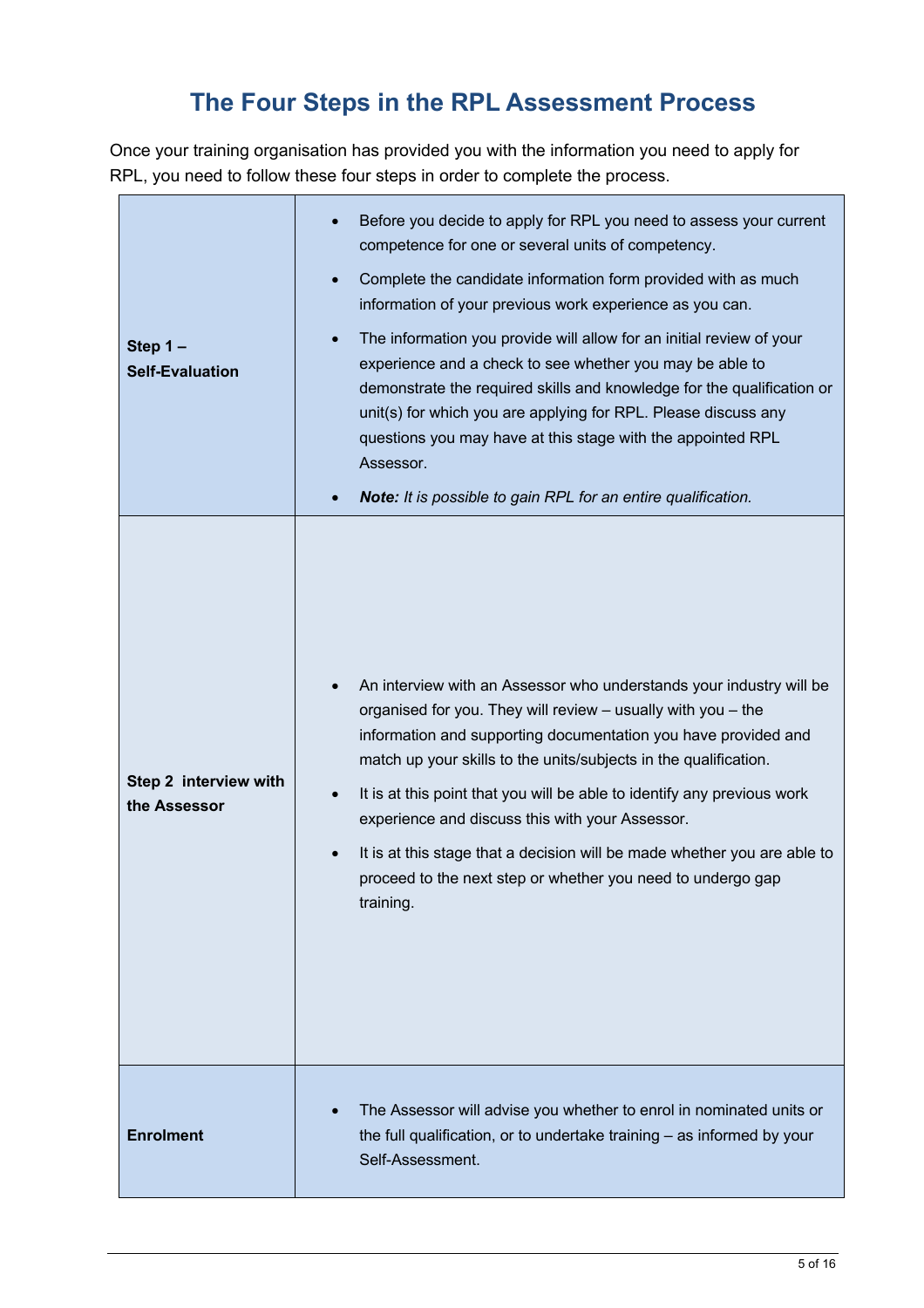|                                                                      | Once the RPL assessment process begins, you must be able to provide<br>evidence against the relevant unit/s of competency.                                                                                                                                                                                                                                                                                                              |
|----------------------------------------------------------------------|-----------------------------------------------------------------------------------------------------------------------------------------------------------------------------------------------------------------------------------------------------------------------------------------------------------------------------------------------------------------------------------------------------------------------------------------|
|                                                                      | It is not enough to simply state that you possess the skills and knowledge<br>$\bullet$<br>required. You must be able to demonstrate competence.                                                                                                                                                                                                                                                                                        |
|                                                                      | This is your opportunity to consider the proof you could provide of the<br>$\bullet$<br>variety of experience you have had. Be prepared to supply examples of<br>your work history if you have any. Depending on the trade or industry you<br>have worked in, you may or may not have documentary evidence<br>available. This should not deter you from seeking RPL, as your Assessor<br>will work with you throughout the RPL process. |
|                                                                      | You will also need to supply the contact details of work referees who can<br>$\bullet$<br>confirm your skills in the industry.                                                                                                                                                                                                                                                                                                          |
| <b>Step 3-RPL Process</b><br>(Further Interview,<br><b>Practical</b> | You will also be provided with a Portfolio of Evidence template, which<br>is used to demonstrate that you are competent in a particular unit or units<br>of competency. This template includes required evidence to be submitted<br>and what the assessor needs to see you demonstrate.                                                                                                                                                 |
| <b>Demonstration, Gap</b><br>Training)                               | If you have other suitable evidence to support your claim for RPL then<br>$\bullet$<br>you are encouraged to share this with your Assessor.                                                                                                                                                                                                                                                                                             |
|                                                                      | If you do not believe that you have any suitable evidence, then you<br>$\bullet$<br>should discuss your options with your Assessor.                                                                                                                                                                                                                                                                                                     |
|                                                                      | Once you have completed the self-assessment and made the decision<br>$\bullet$<br>that you would like to continue with the RPL process (with some<br>Assessor advice), make an appointment for a further interview with your<br>Assessor to finalise the units you wish to apply for RPL and to collect the<br>Student RPL Evidence Kit.                                                                                                |
|                                                                      | Notes:                                                                                                                                                                                                                                                                                                                                                                                                                                  |
|                                                                      | (1) It is possible to gain RPL for an entire qualification.                                                                                                                                                                                                                                                                                                                                                                             |
|                                                                      | (2) RPL is only granted for a full unit of competency, not part of a unit of<br>$\bullet$<br>competency.                                                                                                                                                                                                                                                                                                                                |
| Step 4 - Provision of<br>further supporting<br>evidence              | After the assessment, your Assessor will advise you of the units of<br>competency you have successfully completed. You will also be advised<br>whether you have gained the full qualification or if gaps have been identified<br>during the recognition process. If you do have skill gaps, these may be<br>addressed through additional training.                                                                                      |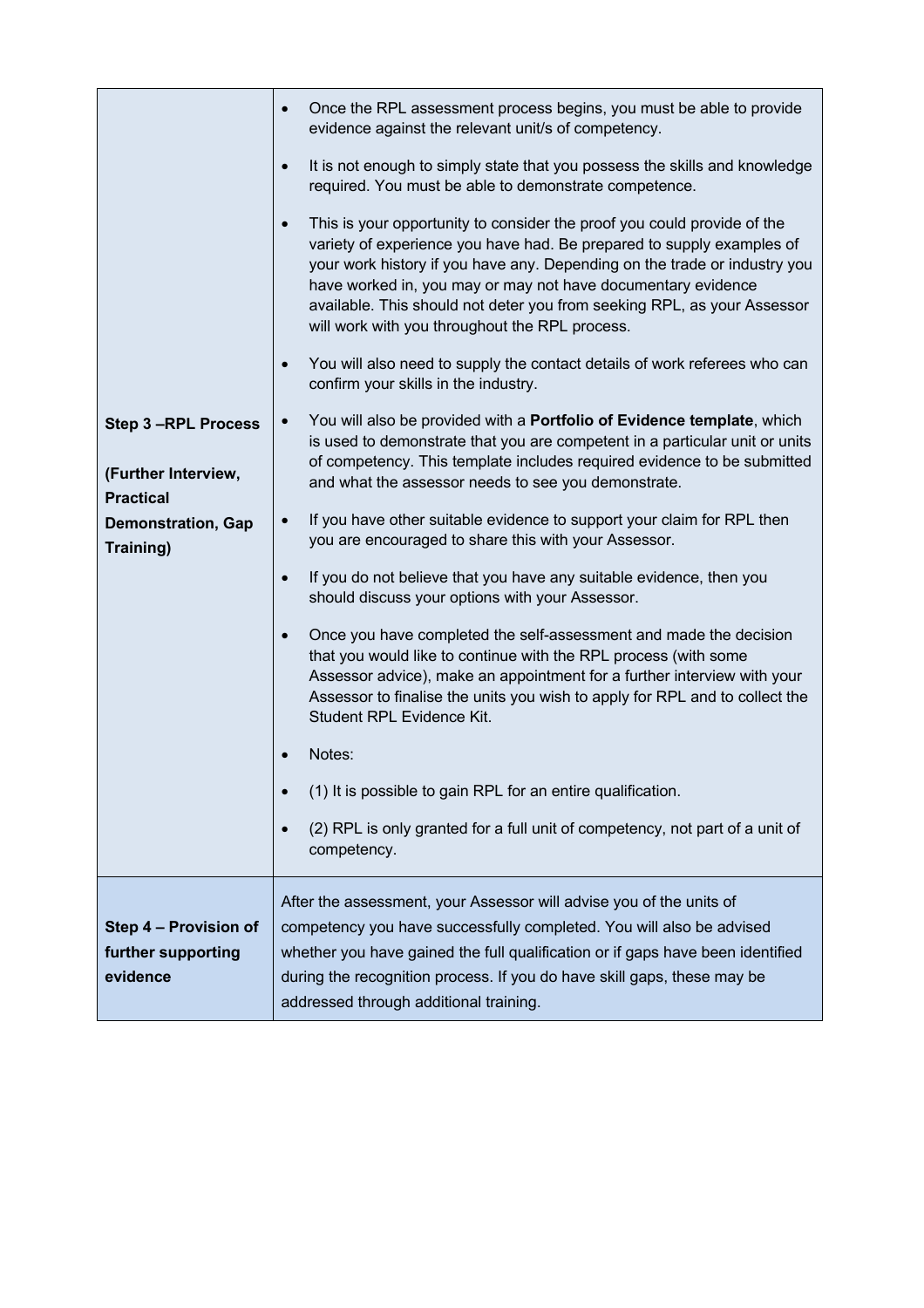## **How to Prepare For Your RPL Assessment**

In order for your skills to be formally recognised as part of a national qualification, Assessors must make sure that you (the candidate) have the required skills and knowledge to meet the industry standard as specified in the relevant Training Package.

The assessor will choose from the following assessment methods to collect evidence

ASSESSMENT TASK 1 - Demonstration of practical skills

ASSESSMENT TASK 2 - Interview questions

ASSESSMENT TASK 3 - Portfolio of Evidence

The Assessor will also arrange to get Third Party Reports, usually from your current or previous work supervisor/s to confirm your previous work experience.

You must be involved in the RPL process so that all the experience, skills and knowledge you have gained over time can be correctly identified and suitably demonstrated. This evidence is gathered and used in recognition of all or some of the units for the qualification you wish to gain.

All assessment requirements will be discussed with you in advance and you will be given the opportunity to ask questions and clarify requirements. Being prepared for the assessment process and knowing what you need to provide can save you valuable time and ensure that the RPL assessment is as simple and stress-free as possible.

#### **Practical Demonstration of Tasks**

Your Assessor will organise with you and your employer to conduct a practical skills test at your workplace (if appropriate) or other suitable location.

This is your opportunity to demonstrate your level of competence on a practical level. The assessment will focus on the skills required in the work activities that relate to the qualification in which you are applying for recognition.

Your Assessor will identify the skills they want you to demonstrate by asking you to complete certain tasks.

Your Assessor will provide you with the details of the tasks to be undertaken and the demonstration requirements.

The Assessor will provide you with an assessment tool related to the evidence to be provided for each unit of competency. This evidence would have been generated in your previous work or life experience. The Assessor will itemise the evidence required. A list of suggested documentation that could contribute to a Portfolio of Evidence is provided on the next page.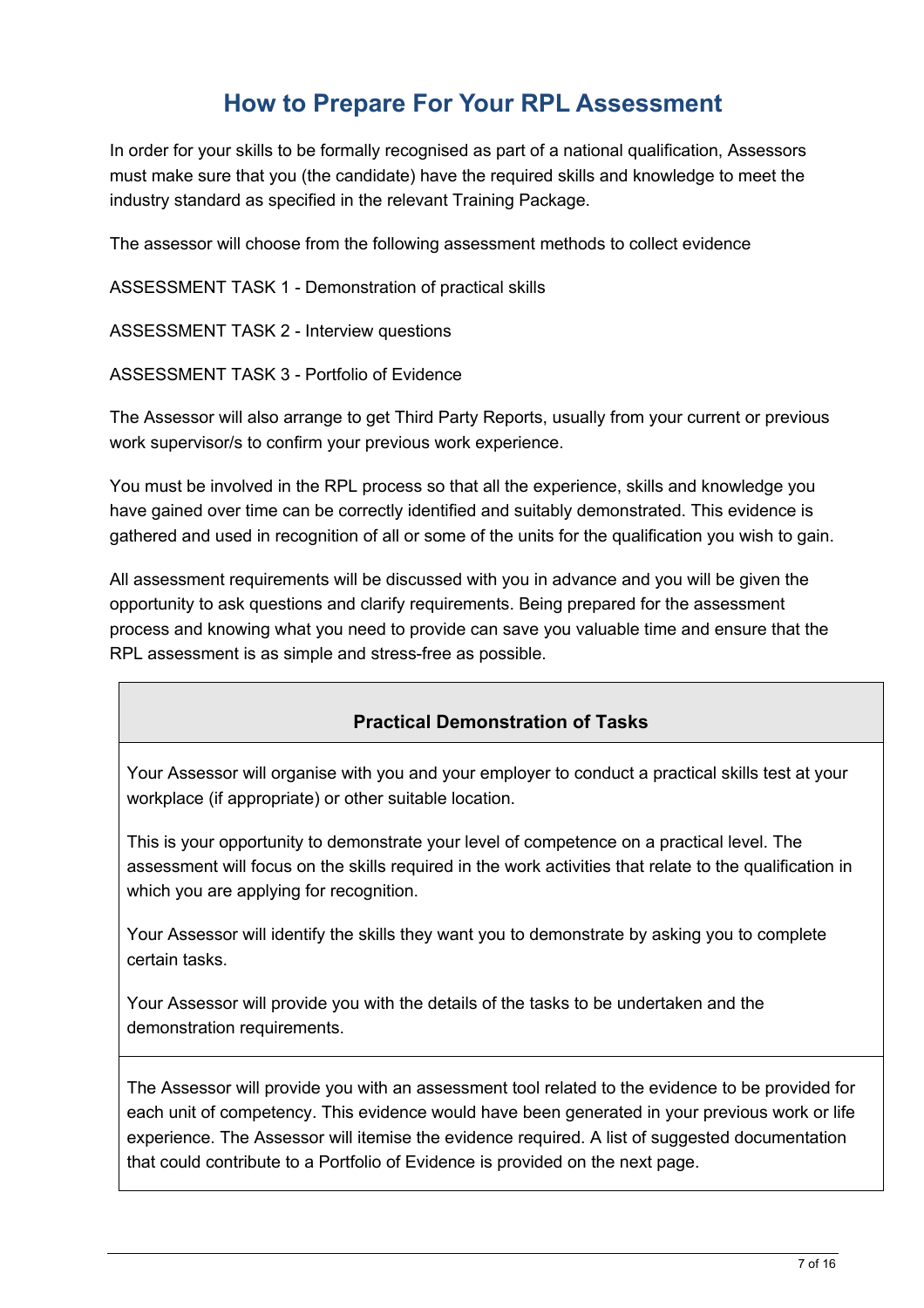#### **Formal Interview**

Your Assessor will conduct a formal interview where you will be required to satisfactorily respond to a number of questions that will address the relevant units. These questions may also be related to the evidence provided in the Portfolio, Third Party reports or in your practical demonstration.

| Curriculum Vitae/Résumé                                                                                               | Minutes of meetings                                                                                        |
|-----------------------------------------------------------------------------------------------------------------------|------------------------------------------------------------------------------------------------------------|
| <b>Position Descriptions</b>                                                                                          | Log books / Journals                                                                                       |
| Performance Appraisals                                                                                                | Membership of relevant professional associations                                                           |
| Qualifications / Certificates                                                                                         | References/letters from previous employers/<br>supervisors                                                 |
| Evidence of training/results of assessment                                                                            | Industry awards                                                                                            |
| <b>Professional Development Certificates</b>                                                                          | Hobbies/interests/special skills outside work                                                              |
| Workplace documents                                                                                                   |                                                                                                            |
| Project reports<br>Diaries/task sheets/job sheets/logbooks                                                            | Any other documentation that may demonstrate<br>your trade or industry experience or support your<br>claim |
| Samples of work undertaken<br>Photographs of work undertaken<br>Any licences or tickets held, e.g. forklift,<br>crane |                                                                                                            |
| Site training records                                                                                                 |                                                                                                            |

#### **Third Party report**

Your Assessor will need to confirm your previous work experience with someone (such as your supervisor or employer) who can vouch for your skills over a period of time.

Your Assessor will contact the referees you provided as part of the student information.

Your Assessor will provide you with evidence form/s for completion by your selected workplace contacts or previous employers.

**Discussion with the Assessor to finalise process**

Your Assessor will advise you of the units of competency for which you have successfully demonstrated competence. You will also be advised whether you have gained the full qualification or if skill or knowledge gaps have been identified during the recognition process. If you do have skill or knowledge gaps, these may be addressed through additional training.

Note that RPL is recorded at unit of competency level – there is no partial RPL of a unit of competency.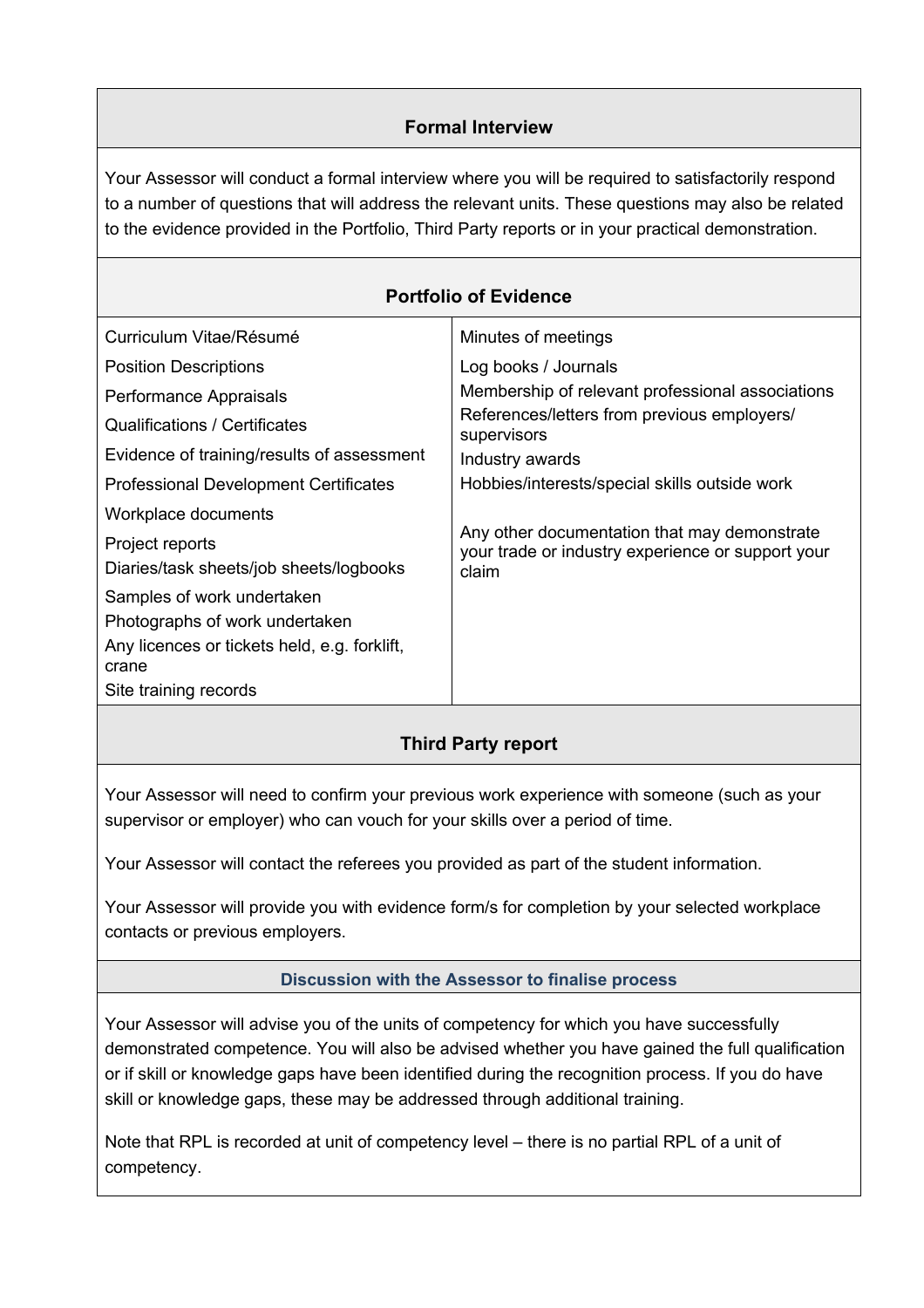If you have any questions during the RPL process, you should contact your Assessor.

#### **Confidentiality issues**

It is important that sensitive information is not included as part of your Supporting Documentation. You may need authorisation from your supervisor to use some of your evidence, so it is always best to check the privacy and confidentiality policies of the organisation. Client names should be deleted and financial figures or other personal details should be blacked out and made unidentifiable.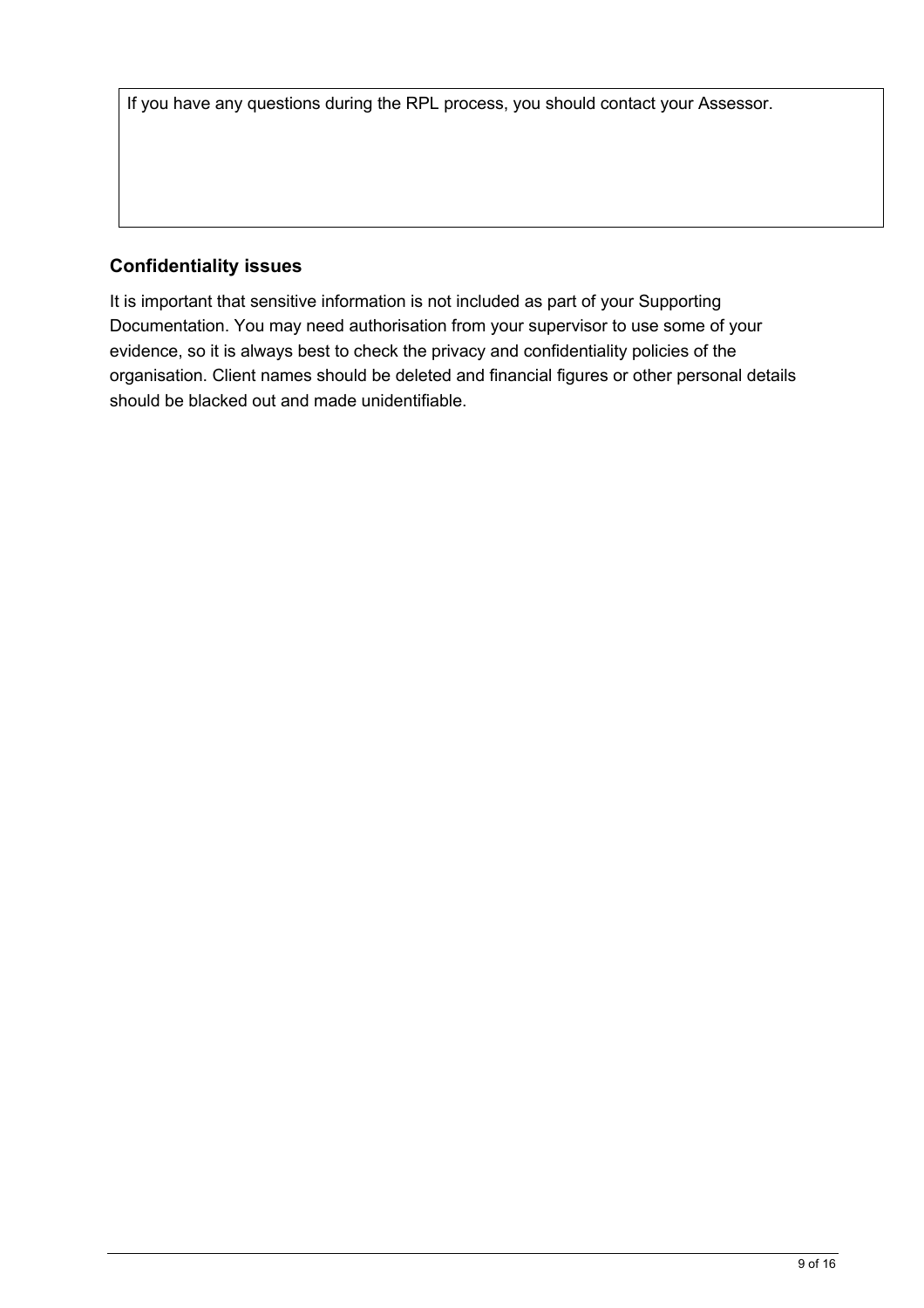# **Tips for Making RPL Process Easier**

1. Your Assessor will ask you to talk about your work roles and your employment history.

Bring a copy of your résumé. You might like to write down any work you have done in the past (paid or unpaid) and where this took place.

- 2. If you have certificates from any training courses you have completed, bring along either certified copies or the originals to the interview with the Assessor and they can make a copy of them.
- 3. Bring along any other documentation that you think would support your claim that you have done this work over time.

The following is a list of some of the documents you can provide as examples of your work history:

- brief CV
- certificates/results of assessment
- any licences
- tickets held, eg forklift, crane
- photographs of work undertaken
- diaries/task sheets/job sheets/logbooks
- site training records
- site competencies held record
- membership of relevant professional associations
- hobbies/interests/special skills outside work
- references/letters from previous employers/supervisors
- industry awards
- any other documentation that may demonstrate your trade or industry experience or support your claim.

Depending on where you have worked and what the work may have included, you may or may not have documentary evidence. Do not be put off if you do not have documentary evidence, as the Assessor will work with you during the assessment process.

4. Think about who you would consider to be your workplace contact or referee.

Is your employer happy to support your aim to become qualified?

Would you feel comfortable if the Assessor contacted your current workplace or previous workplace/s to validate your skills and spoke to your supervisor/s or employer/s?

5. You will need to supply the contact details of work referees who can confirm your skills in the industry.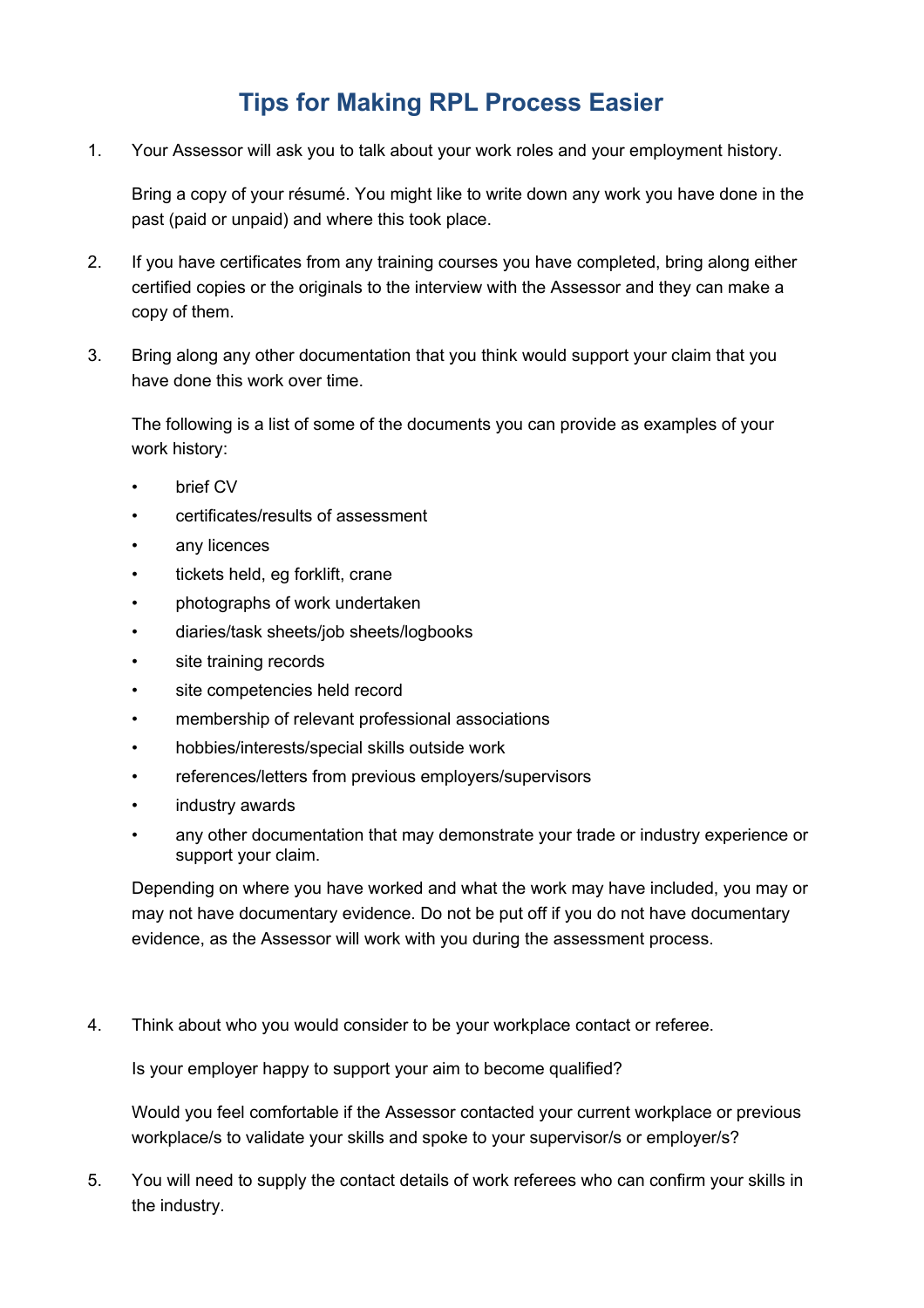Think about who the best person to confirm your skill level would be.

Think about current or recent supervisors or employers who have observed your work and who would be able to confirm your previous work skills and experience. The Assessor will need to contact them.

6. You can speak with your Assessor about other ways you can show your skills for the trade or industry in which you are seeking recognition.

These could include letters from employers, records of any training courses or professional development sessions attended, employers or clients in related industries or government agencies, acknowledgements, workplace forms (as long as there are no confidentially issues – see below) or any other relevant documents.

- 7. You must be able to provide evidence against the elements/performance criteria for the relevant unit/s of competency.
- 8. It is not enough to simply state that you possess the skills and knowledge required. You must be able to **demonstrate** competence.
- 9. This is your opportunity to provide as much proof as you can of the variety of experience you have had. You should supply examples of your work history if you have any.
- 10. Depending on the trade or industry you have worked in, you may or may not have documentary evidence available. This should not deter you from seeking RPL, as your Assessor will work with you throughout the RPL process.
- 11. You will also need to supply the contact details of work referees who can confirm your skills in the industry.
- 12. You will also be provided with a list of suggested evidence that you could use to demonstrate that you are competent in a particular unit or units of competency. This list is a guide only. If you have other suitable evidence to support your claim for RPL then you are encouraged to share this with your Assessor.

#### **If you do not believe that you have any suitable evidence, then you should discuss your options with your Assessor.**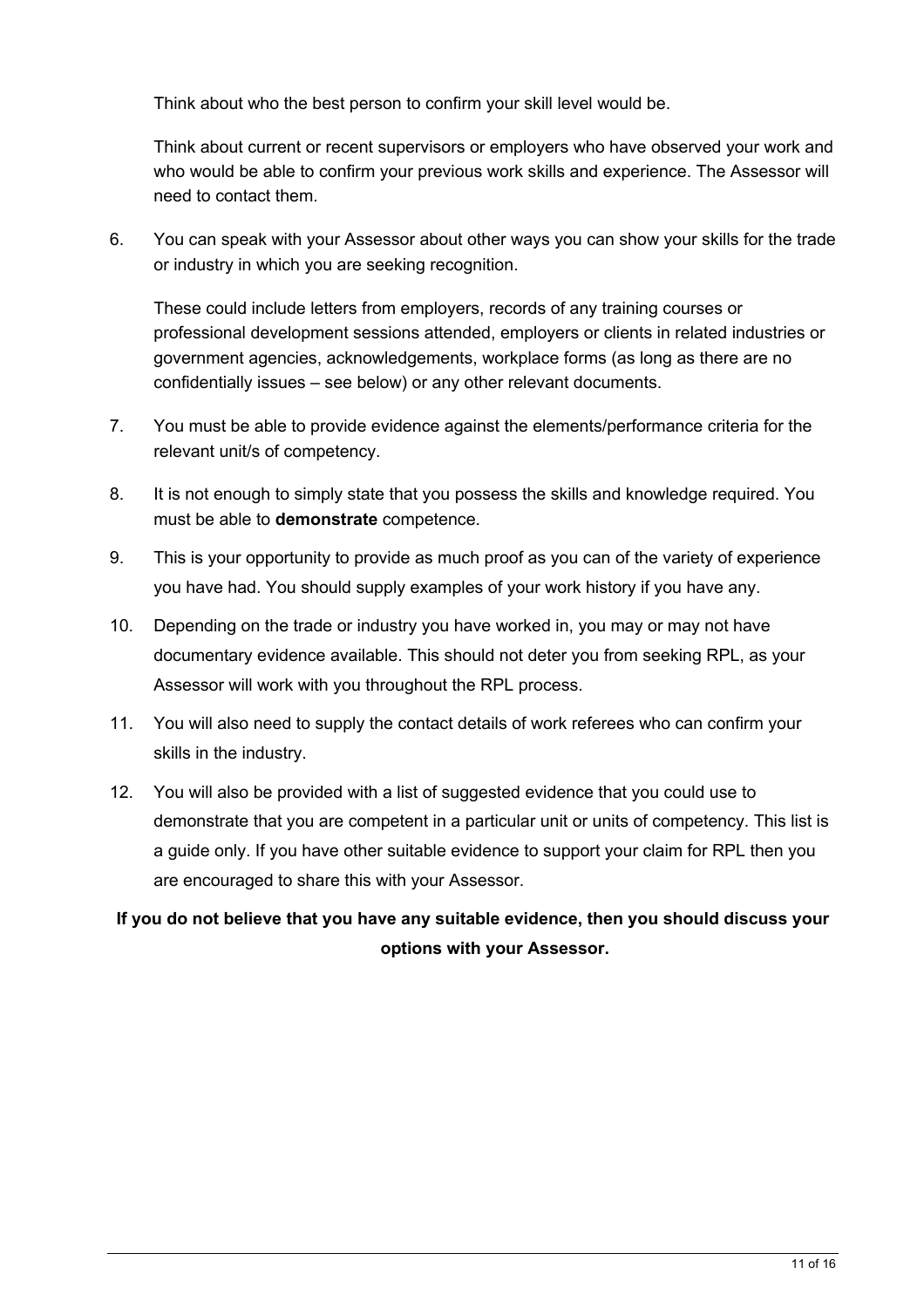# **Candidate's Information Form – Pre Enrolment**

*(You may find it easier to provide the information for the following by attaching a résumé.)*

| <b>Personal details</b>                                                                                                    |            |                |           |        |                               |         |
|----------------------------------------------------------------------------------------------------------------------------|------------|----------------|-----------|--------|-------------------------------|---------|
| <b>Surname</b>                                                                                                             |            |                |           |        |                               |         |
| <b>First name/s</b>                                                                                                        |            |                |           |        |                               |         |
| Any other name/s used                                                                                                      |            |                |           |        |                               |         |
| Home address                                                                                                               |            |                |           |        |                               |         |
| <b>Postal address</b><br>(if different from above)                                                                         |            |                |           |        |                               |         |
| Telephone numbers                                                                                                          | Home:      |                |           | Work:  |                               |         |
|                                                                                                                            | Mobile:    |                |           | Fax:   |                               |         |
| <b>Email address</b>                                                                                                       |            |                |           |        |                               |         |
| Are you a permanent<br>resident of Australia?                                                                              | Yes $\Box$ | No $\square$   |           |        |                               |         |
| Yes $\Box$<br>No $\Box$<br>Do you need an interpreter to help you with an interview?                                       |            |                |           |        |                               |         |
| No $\Box$<br>Do you have a disability which we should be aware of?<br>Yes<br>$\mathbf{L}$                                  |            |                |           |        |                               |         |
| Will you need special aids if you are required to undertake a practical<br>Yes<br>No $\Box$<br>$\mathbf{L}$<br>assessment? |            |                |           |        |                               |         |
| Please provide details of special needs<br>so that we can assist you if required.                                          |            |                |           |        |                               |         |
| <b>Current employment</b>                                                                                                  |            |                |           |        |                               |         |
| Are you currently employed?                                                                                                |            | Yes<br>$\perp$ | No $\Box$ |        |                               |         |
| If 'yes', in which occupation are you<br>currently employed?                                                               |            |                |           |        |                               |         |
| What is your current job title?                                                                                            |            |                |           |        |                               |         |
| Who is your current employer?                                                                                              |            |                |           |        |                               |         |
| How long have you worked in this<br>job approximately?                                                                     |            |                |           | year/s |                               | month/s |
| Is this occupation in the same<br>industry as the industry in which<br>you are applying for recognition?                   |            | Yes            | No $\Box$ |        | If 'no', go to the next page. |         |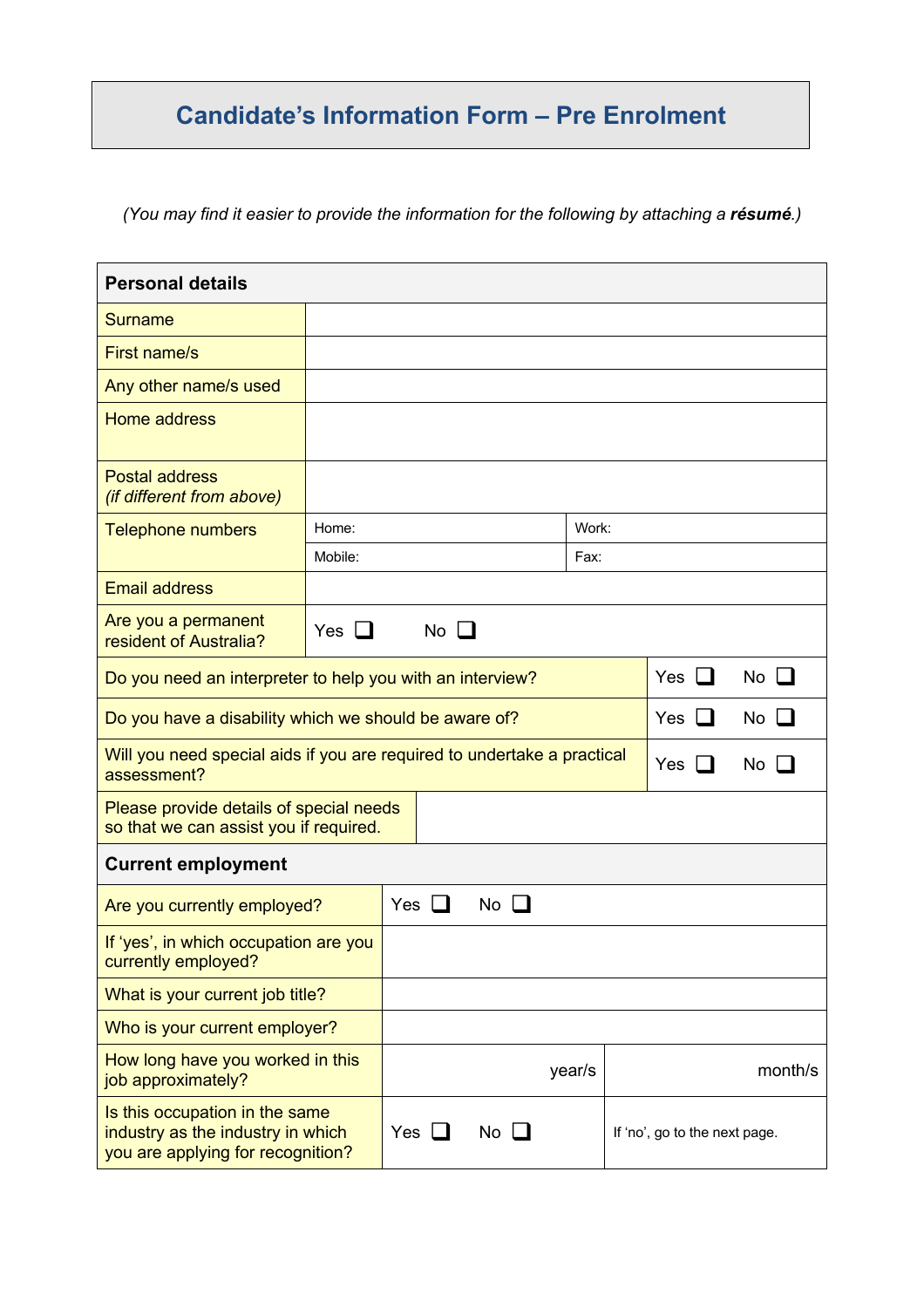| If 'yes', list some of the main tasks you perform as part of your work that you think are relevant<br>to your RPL application. |  |  |  |  |  |
|--------------------------------------------------------------------------------------------------------------------------------|--|--|--|--|--|
|                                                                                                                                |  |  |  |  |  |
|                                                                                                                                |  |  |  |  |  |
|                                                                                                                                |  |  |  |  |  |
|                                                                                                                                |  |  |  |  |  |
| If you have further recent industry experience relevant to your application, please attach another sheet or your               |  |  |  |  |  |

*If you have further recent industry experience relevant to your application, please attach another sheet or your current résumé.*

| Rate your knowledge and skills against the qualification/industry relevant to your RPL<br>application. |            |           |                 |  |
|--------------------------------------------------------------------------------------------------------|------------|-----------|-----------------|--|
| Industry area:                                                                                         | <b>Yes</b> | <b>No</b> | <b>Possibly</b> |  |
| I think my experience is of a high level.                                                              |            |           |                 |  |
| I think I am skilled to do this job.                                                                   |            |           |                 |  |
| I know how to do the work tasks really well.                                                           |            |           |                 |  |
| I can explain my experience and provide documentary<br>evidence.                                       |            |           |                 |  |
| I have undertaken much of this work without supervision.                                               |            |           |                 |  |
| <b>Further training</b>                                                                                |            |           |                 |  |
| I have attended training courses in this area of work.                                                 |            |           |                 |  |
| If 'yes', what training did you undertake? Include date<br>training completed (month, year).           |            |           |                 |  |
| Is there any further information you wish to give in support of your application?                      |            |           |                 |  |

| Professional referees (relevant to work situation if not already listed on your résumé) |  |  |  |  |
|-----------------------------------------------------------------------------------------|--|--|--|--|
| Name                                                                                    |  |  |  |  |
| Position                                                                                |  |  |  |  |
| Organisation                                                                            |  |  |  |  |
| Address of organisation                                                                 |  |  |  |  |
| Phone number                                                                            |  |  |  |  |
| Mobile number                                                                           |  |  |  |  |
| Email address                                                                           |  |  |  |  |
| Name                                                                                    |  |  |  |  |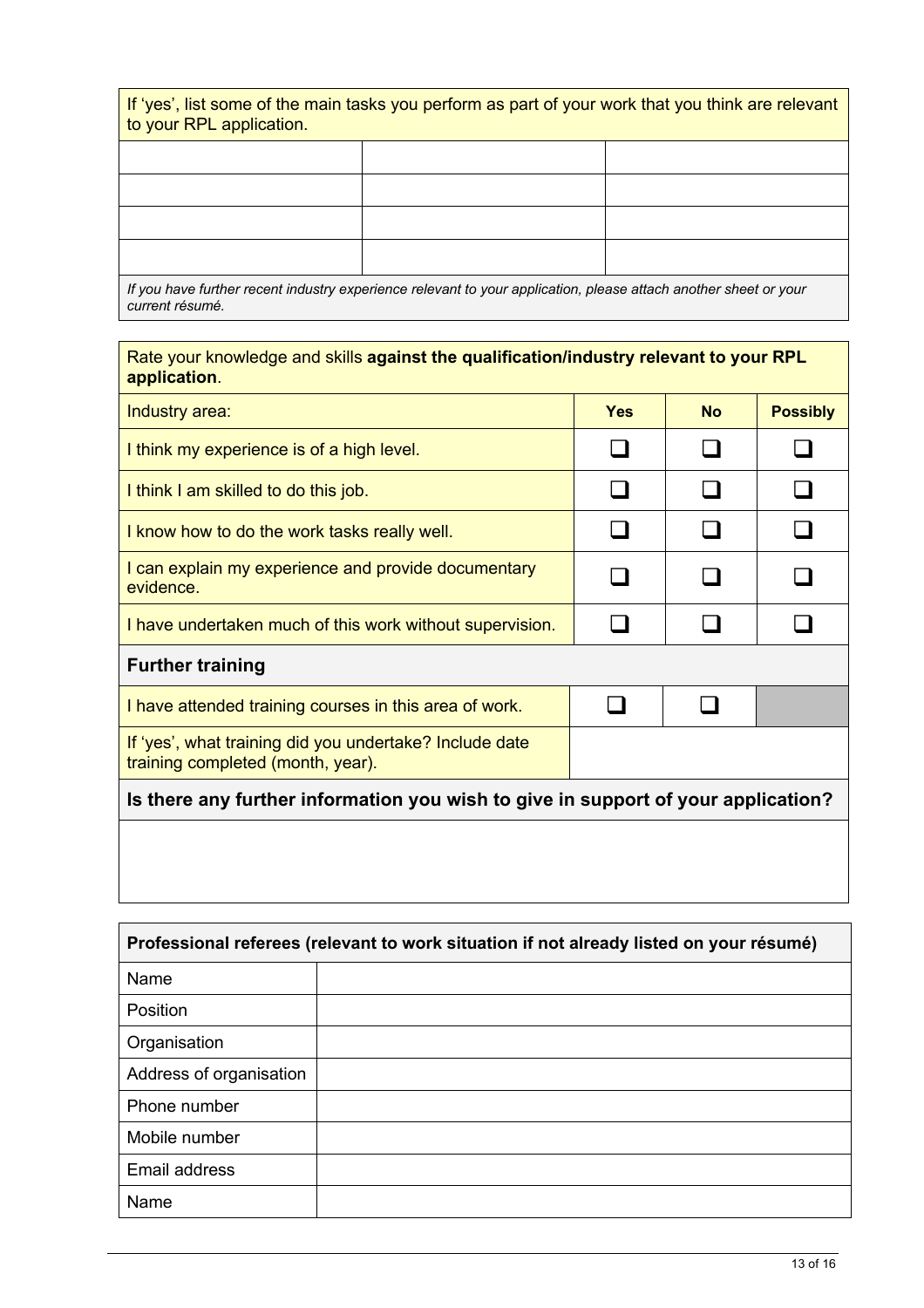| Professional referees (relevant to work situation if not already listed on your résumé) |  |  |  |  |
|-----------------------------------------------------------------------------------------|--|--|--|--|
| Position                                                                                |  |  |  |  |
| Organisation                                                                            |  |  |  |  |
| Address of organisation                                                                 |  |  |  |  |
| Phone number                                                                            |  |  |  |  |
| Mobile number                                                                           |  |  |  |  |
| Email address                                                                           |  |  |  |  |
|                                                                                         |  |  |  |  |

#### **Candidate's Employment History Form**

*(You may attach a current résumé in place of completing this section.)*

| Name, address<br>and phone number<br>of employers | <b>Period of employment</b><br>(DD/MM/YYYY) |    | <b>Position/s</b><br>held | <b>Full-time</b><br><b>Part-time</b> | <b>Description</b><br>of major duties |
|---------------------------------------------------|---------------------------------------------|----|---------------------------|--------------------------------------|---------------------------------------|
|                                                   | <b>From</b>                                 | To |                           | <b>Casual</b>                        |                                       |
| 1.                                                |                                             |    |                           |                                      |                                       |
| 2.                                                |                                             |    |                           |                                      |                                       |
| 3.                                                |                                             |    |                           |                                      |                                       |
| 4.                                                |                                             |    |                           |                                      |                                       |
| 5.                                                |                                             |    |                           |                                      |                                       |

Attach additional sheet if required.

#### **Declaration**

I declare that the information contained in this application is true and correct and that all documents are genuine.

| <b>Candidate's signature</b> |  | <b>Date</b> |  |
|------------------------------|--|-------------|--|
|------------------------------|--|-------------|--|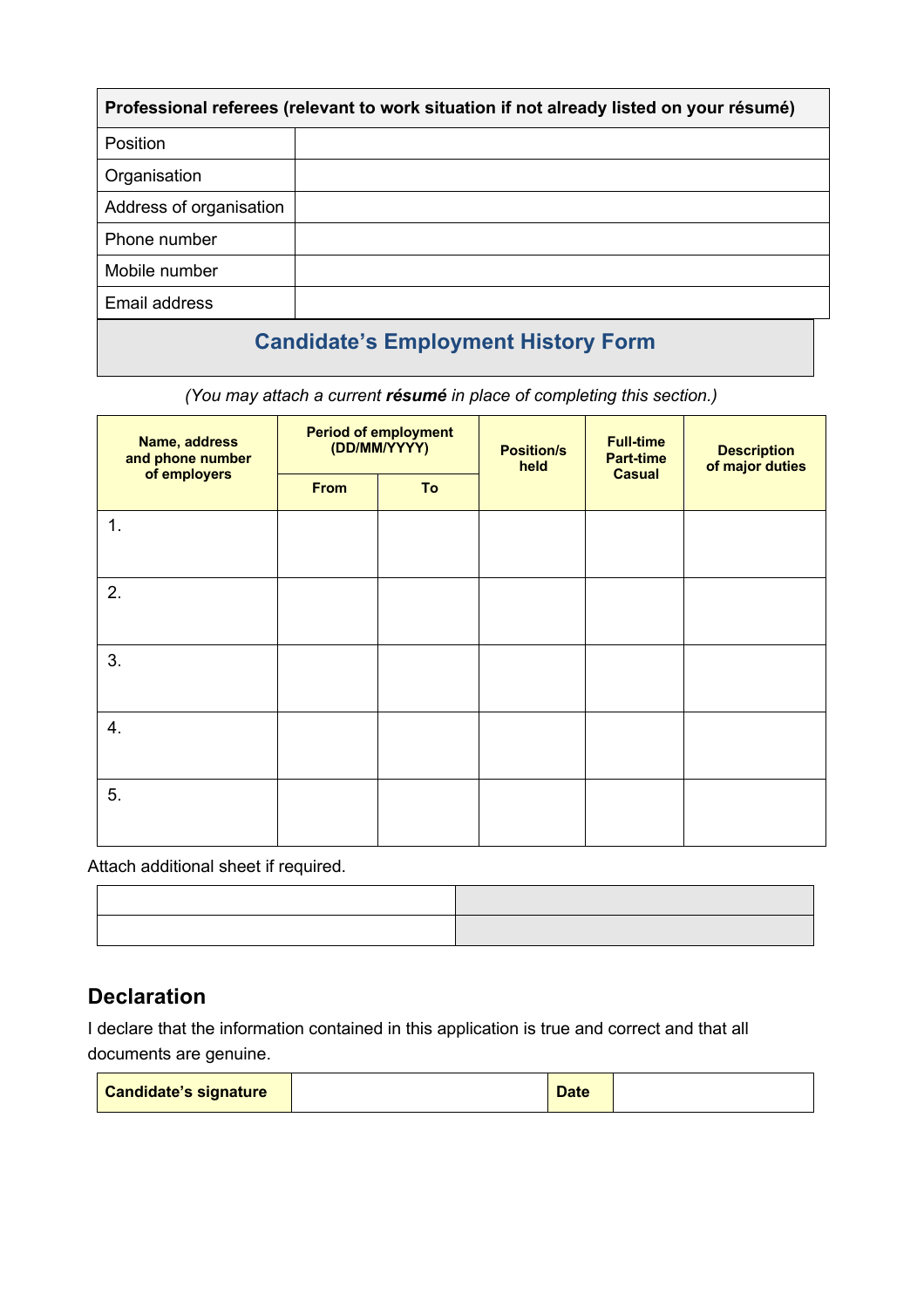# **Qualification/Industry in which you are seeking recognition**

| No. of units     | List of unit of competencies being assessed |                |  |
|------------------|---------------------------------------------|----------------|--|
|                  | Unit code and name                          | Core/ Elective |  |
| 1.               |                                             |                |  |
| $\overline{2}$ . |                                             |                |  |
| $\overline{3}$ . |                                             |                |  |
| 4.               |                                             |                |  |
| 5.               |                                             |                |  |
| 6.               |                                             |                |  |
| $\overline{7}$ . |                                             |                |  |
| $\overline{8}$ . |                                             |                |  |
| 9.               |                                             |                |  |
| 10.              |                                             |                |  |
| 11.              |                                             |                |  |
| 12.              |                                             |                |  |
| 13.              |                                             |                |  |
| 14.              |                                             |                |  |
| 15.              |                                             |                |  |
| 16.              |                                             |                |  |
| 17.              |                                             |                |  |
| 18.              |                                             |                |  |
| 19.              |                                             |                |  |
| 20.              |                                             |                |  |